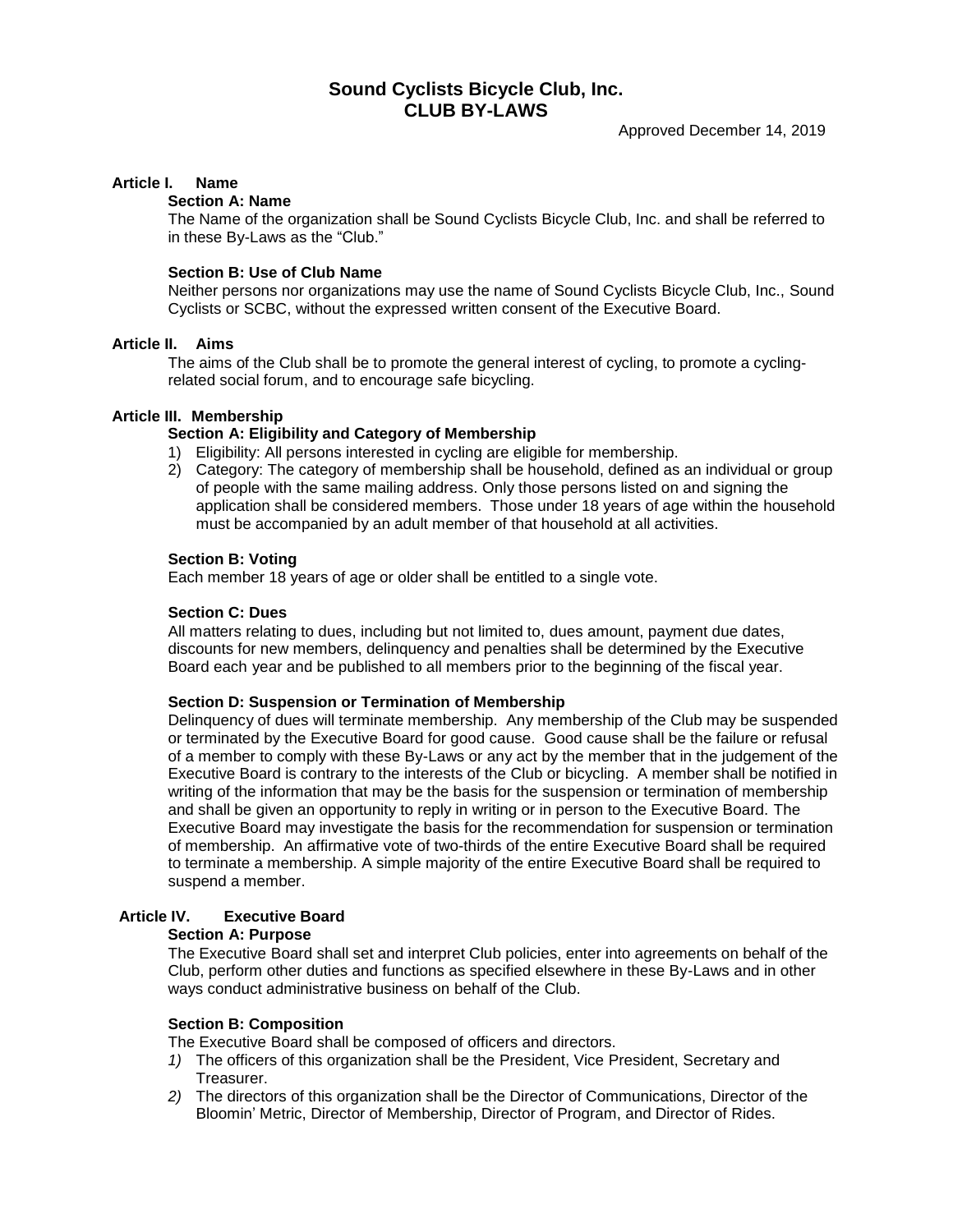# **Section C: Duties**

- 1) The President shall serve as the chief executive officer of this organization, shall preside at meetings, be a member of the Finance Committee and perform other duties as specified in these By-Laws
- 2) The Vice President shall perform the duties of the President in the event of the incapacity or absence of the President, serve as chair of the Nominating Committee, serve as the Executive Board liaison to any ad hoc committee not deemed to be part of a standing committee*,* and perform other duties as assigned by the President.
- 3) The Secretary shall notify Executive Board members and the general membership of meeting dates and keep a record of the meetings, maintain copies of official Club correspondence, documents and records, and perform other related duties.
- 4) The Treasurer shall maintain financial records and prepare an annual financial statement, which shall be made available to all Club members. The Treasurer shall also serve as the chair of and appoint members of the Finance Committee.
- 5) The Director of Communications shall serve as chair and appoint members of the Communications Committee.
- 6) The Director of the Bloomin' Metric shall serve as chair and appoint members of the Bloomin' Metric Committee.
- 7) The Director of Membership shall serve as chair and appoint members of the Membership Committee.
- 8) The Director of Program shall serve as chair and appoint members of the Program Committee.
- 9) The Director of Rides shall serve as chair and appoint members of the Rides Committee.

# **Article V. Meetings (Purpose, Frequency, Notification)**

# **Section A: Conduct of Meetings**

- 1) Unless otherwise specified in these By-Laws, Robert's Rules of Order shall guide all Executive Board, annual and special meetings.
- 2) The President shall preside at all Executive Board, annual and special meetings.
- 3) The Executive Board shall determine the record date of annual and special meetings. Only those registered as members as of the record date shall be eligible to vote at the meeting or by ballot. The record date shall be published in the notification of the meeting.
- 4) Proxy votes are not permitted.

# **Section B: Annual Meeting**

- 1) The Annual meeting shall be held in November or December. Notice of the Annual meeting shall be given not less than 10 days nor more than 60 days before the meeting date.
- 2) Elections will be held during the Annual meeting.
- 3) The quorum required to conduct business is defined to be the lesser of 50 members or 10% of the registered Club members as of the meeting record date.

# **Section C: Executive Board Meetings**

- 1) The Executive Board shall schedule and hold at least seven regular meetings a year.
- **2)** A quorum consisting of a majority of the filled Executive Board positions but in no case fewer than three persons shall be required to conduct business.
- 3) Unanimous written consents of Executive Board members are required to approve any action between Executive Board meetings. The written consents must be confirmed and entered into the record at the next regularly scheduled meeting of the Executive Board.
- 4) Special meetings of the Executive Board may be held providing at least two days notice is given to Executive Board members. The agenda of the special meeting, including proposed by-law amendments, must be specified in the notice. Only those items specified in the notice may be discussed and transacted at the meeting.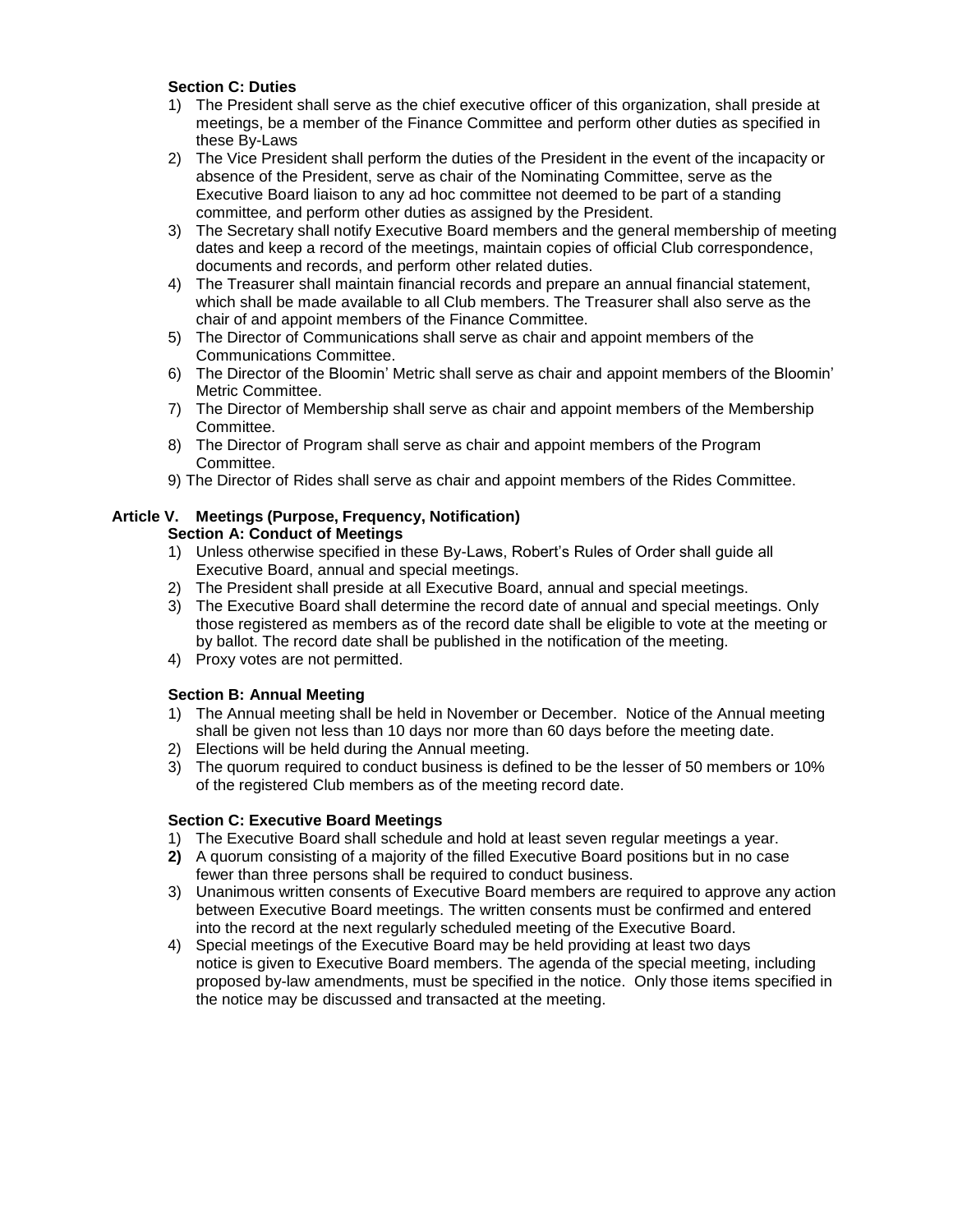# **Section D: Special Meetings**

- 1) Special meetings may be called by the President or the Executive Board or by signed petition of 5% of the Club's members.
- 2) Notice of Special Meetings must be provided to the membership no less than 10 nor more than 60 days prior to the meeting. The agenda of the special meeting, including proposed bylaw amendments, must be specified in the notice. Only those items specified in the notice may be discussed at the meeting.
- 3) The quorum required to conduct business is defined to be the lesser of 50 members or 10% of the registered Club members as of the meeting record date.

# **Article VI. Officers and Directors (Election, Succession, Removal, and Vacancy) Section A: Nominating Committee**

The President shall appoint, with the approval of the Executive Board, a Nominating Committee of at least four, one of who is the Vice President, but no more than eight members. At least half shall not be members of the Executive Board. The names of the members of the Nominating Committee shall be published to the membership by September 1. The Nominating Committee shallpresent a list of nominees for positions as Club officers and directors.

# **Section B: Nominations**

The slate, which is not limited to just one nominee per position, will be published to the membership at least 30 days prior to the election. Any member of the Club may submit nominations in writing to the Secretary up to 30 days prior to the elections. All nominees must be Club members at least 18 years of age and must consent to the nomination in writing to the Secretary 30 days prior to the elections.

# **Section C: Elections**

Members shall elect the officers and directors by written ballot, which shall be mailed in prior to or cast at the Annual meeting. The Chair of the Nominating Committee shall appoint members who are not running for office to collect and count ballots.

# **Section D: Installation**

Installation into office shall occur immediately after election.

# **Section E: Term of Office**

- 1) Members of the Executive Board may stand for re-election except for the President, who will be limited to no more than three consecutive one-year terms.
- 2) No member may hold more than one Executive Board position at a time without the approval of the Executive Board.

# **Section F: Removal**

Officers or other elected officials may be removed from office due to failure to fulfill the requirements for membership, or failure or incapacity to act in their elected capacity. Removal requires a two-thirds majority vote of the Executive Board at an Executive Board meeting. The officer or director must be notified of the impending action and have an opportunity to reply in person or in writing.

# **Section G: Filling Vacant Positions**

- 1) Should the office of the President become vacant for any reason, the Vice President shall become President.
- *3)* In the event of a vacancy in an elected position the President shall appoint a member of the Club to serve the remainder of the term. This appointment shall be subject to approval by a majority of the elected officials of the Executive Board.

# **Article VII. Committees**

# **Section A: Finance Committee**

The Finance Committee shall assist the Treasurer in conducting the financial affairs of the Club including preparation of an annual budget, maintenance of financial records, preparation of reports and tax filings, review and oversight of Club investments and insurance, disbursement of Club funds, purchase and use of Club property and other related functions.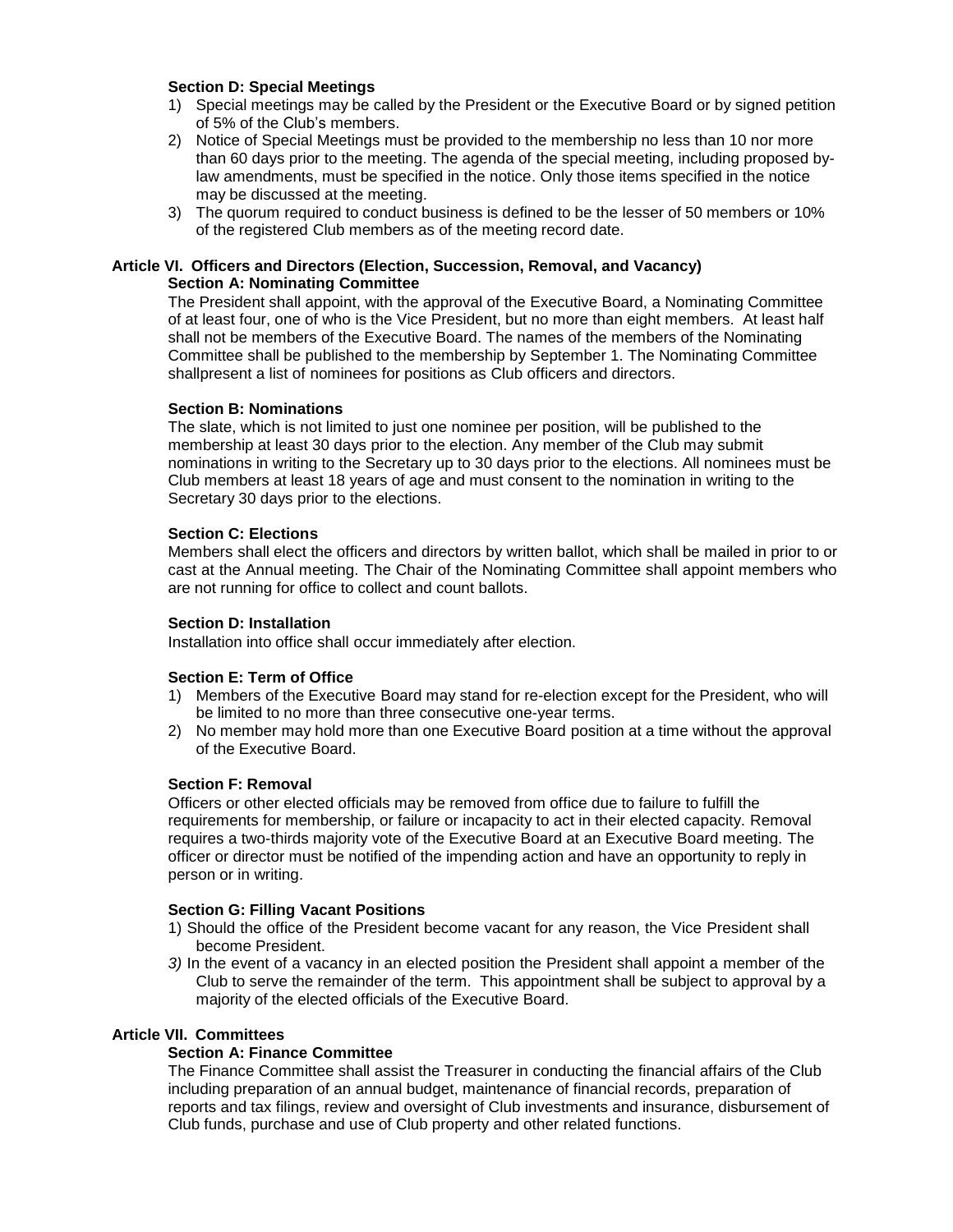## **Section B: Communications Committee**

The Communications Committee shall be responsible for Club publicity, the newsletter, the Club web site, voice mail administration and other related functions.

#### **Section C: Bloomin' Metric Committee**

The Bloomin' Metric Committee shall be responsible for organizing, publicizing and conducting the Bloomin' Metric or any successor event.

#### **Section D: Membership Committee**

The Membership Committee shall be responsible for registration of members, maintaining the membership database, new member liaison, member retention and other related functions.

#### **Section E: Program Committee**

The Program Committee shall be responsible for picnics, programs meetings, the Annual Club meeting, weekend trips, education, bike rodeos, and other similar functions.

#### **Section F: Rides Committee**

The rides committee shall be responsible for the coordination and publication of a rides' calendar, recruitment and training of ride leaders, maintenance of the rides library and database, ride leader incentives and other related functions.

#### **Section G: Ad Hoc Committees**

- 1) Appointment: The President shall have the power to form Ad Hoc Committees subject to approval by the Executive Board.
- 2) Term: The Executive Board shall determine the term.

#### **Article VIII. Budget and Finances**

#### **Section A: Budget**

The Treasurer, with input from the Club officers and directors, shall propose a budget to the Executive Board prior to the Club Annual meeting. The recommended budget shall be provided to the in-coming Executive Board for their acceptance or modification by end of January each year. Once accepted, the budget may be modified by a majority vote of the Executive Board.

# **Section B: Expenditures**

No funds shall be expended except in accordance with the budget as approved or modified by the Executive Board. The Executive Board shall determine those officers authorized to approve unbudgeted expenditures and the limit for such expenditures not subject to full Executive Board approval. All disbursements in excess of five thousand dollars will require two authorized signatures. The Club shall not be responsible for reimbursement or payment of unauthorized expenditures.

#### **Section C: Revenue**

All funds collected by the Club or a member of the Club on behalf of the Club, shall be deposited in a timely manner into a Club account as determined by the Treasurer. The acceptance of goods and services in lieu of cash for items such as advertising must be pre-approved by the Executive Board.

#### **Section D: Contracts & Agreements**

The Executive Board shall determine which elected officers of the Club shall have the authority to sign legal documents, contracts or other agreements on behalf of the Club.

# **Section E: Financial Reports**

The Treasurer shall submit a financial report at each regularly scheduled meeting of the Executive Board and shall provide to the membership an annual financial report at the Club's Annual meeting.

#### **Section F: Fiscal Year**

The club's fiscal year shall be January 1 to December 31.